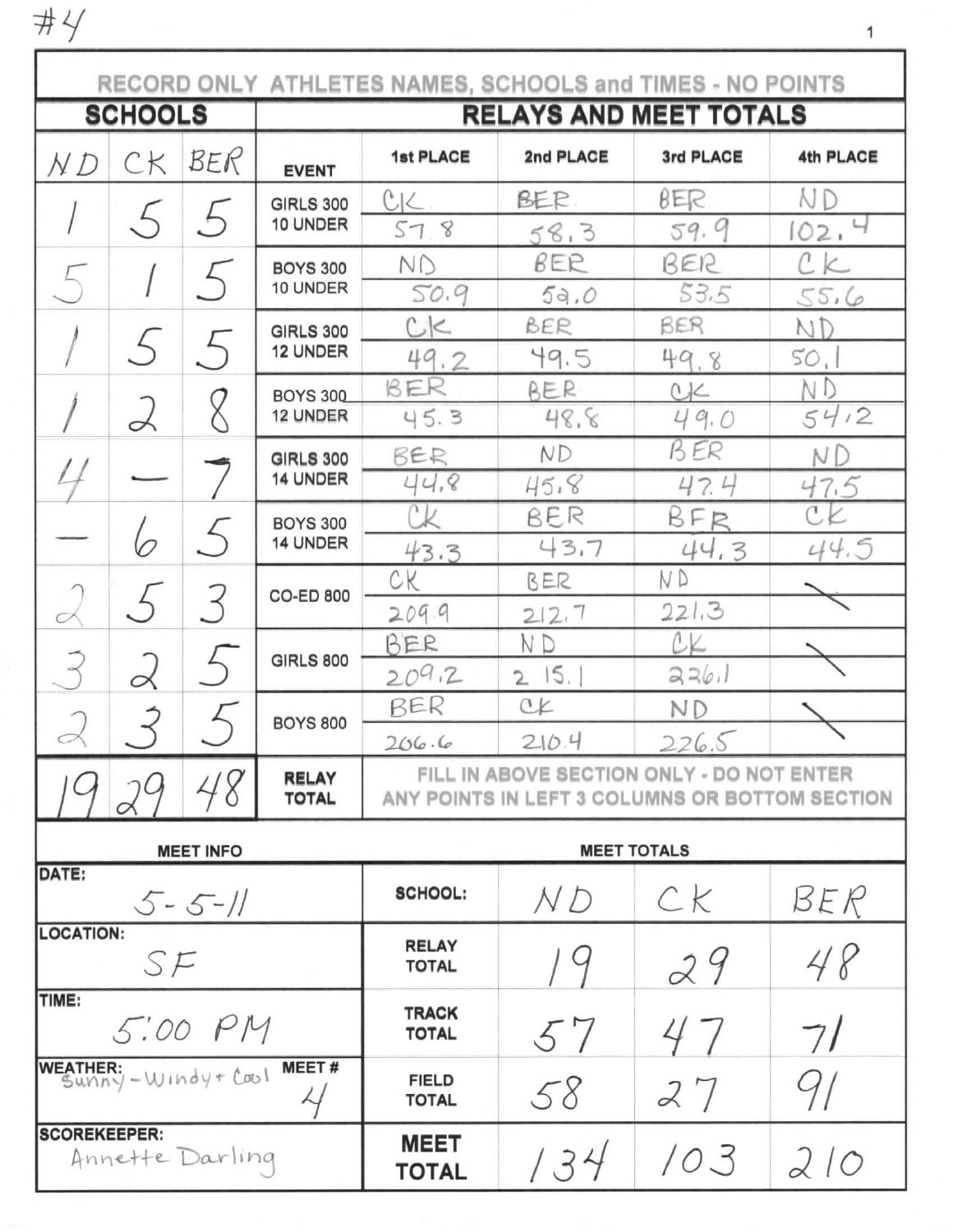|                | RECORD ONLY ATHLETES NAMES, SCHOOLS and TIMES - NO POINTS |          |                                   |                                                                                        |                                 |                              |                                    |
|----------------|-----------------------------------------------------------|----------|-----------------------------------|----------------------------------------------------------------------------------------|---------------------------------|------------------------------|------------------------------------|
| <b>SCHOOLS</b> |                                                           |          | <b>TRACK (SPRINTS &amp; MILE)</b> |                                                                                        |                                 |                              |                                    |
| NД             | CK                                                        | BER      | <b>EVENT</b>                      | 1st PLACE                                                                              | 2nd PLACE                       | 3rd PLACE                    | 4th PLACE                          |
|                |                                                           |          | GIRLS 8                           | 11 i 1                                                                                 | CK<br>$\frac{1}{2}$             | Ń<br>11,9                    | N D<br>121                         |
|                |                                                           |          |                                   | Johnson                                                                                | L, LojacahoA. Schieber          |                              | K. Ryan                            |
|                | "                                                         |          | BOYS <sub>8</sub>                 | BER<br>10,2<br>J, Schuler                                                              | ND<br>10.6<br>K. Ortiz          | 10.8<br>A. Cusack            | ΝD<br>н,                           |
|                |                                                           |          |                                   | 13,1<br>NΓ                                                                             | 35<br>Ber                       | CIC<br>13,1                  | Mann<br>14.6                       |
|                |                                                           | 3        | GIRLS 9                           | B,<br>Burke                                                                            | Gorman                          | S.<br>Denz                   | Ε<br>tacksor                       |
|                |                                                           |          | BOYS <sub>9</sub>                 | 11.8<br>ND                                                                             | <b>BER</b><br>12.12             | ΛV.<br>こっつ                   | 13,0                               |
|                |                                                           |          |                                   | $R, G1$ all                                                                            | Perawic                         | PCugack                      | A · Sarick                         |
|                |                                                           |          | GIRLS 10                          | 12.8<br>ΝD<br>A. Hamm                                                                  | BER<br>13.                      | 14.2                         |                                    |
|                |                                                           |          |                                   | 2,3<br>ND                                                                              | Steblewski<br>BER<br>13,2       | Borouillard<br>$H_1O$<br>BER | $S_{\text{10W}}$<br>7.0            |
|                |                                                           |          | BOYS 10                           | N<br>white                                                                             | J<br>$5$ tablewski              | J.<br>colsoh                 | Z'Cohroy                           |
|                |                                                           |          | GIRLS 11                          | $CK$ .<br>11.8                                                                         | BER<br>IA.5<br>S                | ND<br>12.6<br>J              | 3,3<br>s,                          |
|                |                                                           |          |                                   | $\mathsf{C}$<br>Uba<br>$BER$ $11.9$                                                    | Horan                           | huisty                       | Robinsor                           |
|                | 3                                                         |          | <b>BOYS 11</b>                    | M. Dobrick                                                                             | C<br>12.5                       | 12/8<br>ND                   | 12,9<br>BE                         |
|                |                                                           |          |                                   | 811<br>BER                                                                             | Foster<br>12.0                  | Huck<br>12.8                 | Revilacqua<br>$BER$ $1370$         |
|                |                                                           | (n       | GIRLS 12                          | Sliwinski                                                                              | Η.<br>sinagra                   | $\mathsf{B}$ .<br>Krug       | Martello                           |
|                |                                                           |          | BOYS <sub>12</sub>                | BER 10,8<br>H                                                                          | CŁ<br>12.3                      | 12.4                         | BER<br>13.1                        |
| g              |                                                           |          |                                   | Bevilacqua<br>ND<br>11.2                                                               | $s_{\text{pratt}}$<br>1,9<br>ND | Brady<br>BER.<br>12,0        | Fiorab<br>$c_{\mathcal{K}}$<br>2.2 |
|                |                                                           | $\alpha$ | GIRLS 13                          | T<br>Sambrotto                                                                         | B.<br>Keane                     | N <sub>1</sub> Salem         | FicThtyre                          |
|                |                                                           |          |                                   | CK 10.8                                                                                | BER 10.9                        | BER<br>II.2                  | 12.0                               |
|                |                                                           |          | BOYS <sub>13</sub>                | Ν.<br>Foslev                                                                           | Kosłowniak                      | 501aK                        | Radwan                             |
|                |                                                           |          | GIRLS 14                          | BER.<br>11,0                                                                           | BER<br>12,0                     | JD<br>121<br>E,              | 12.6<br>М,                         |
|                |                                                           |          |                                   | H krawiec<br>1012<br>',K                                                               | Ruebler<br>BER                  | sheehan<br>BER<br>11.4       | Brady<br>71.5                      |
|                |                                                           |          | <b>BOYS 14</b>                    | P,<br>Sinagra                                                                          | Gora                            | Bitther                      | Greene                             |
|                |                                                           |          |                                   | ND<br>7.05.6                                                                           | $BER$ 737,9                     | 7.39.3<br>BER                |                                    |
|                |                                                           |          | <b>GIRLS MILE</b>                 | B. Keane                                                                               | Kerins                          | Marks.                       |                                    |
|                |                                                           |          | <b>BOYS MILE</b>                  | CK<br>6235<br>$P_{\star}$                                                              | BER<br>624.4<br>W               | 626.4<br>BER                 | 23.4<br>IJΟ                        |
|                |                                                           |          |                                   | Sinagra                                                                                | Agate                           | Ettipio                      | Huck                               |
|                |                                                           |          | <b>TRACK</b><br><b>TOTAL</b>      | FILL IN ABOVE SECTION ONLY - DO NOT ENTER<br>$\sharp'$<br>ANY POINTS IN LEFT 3 COLUMNS |                                 |                              |                                    |